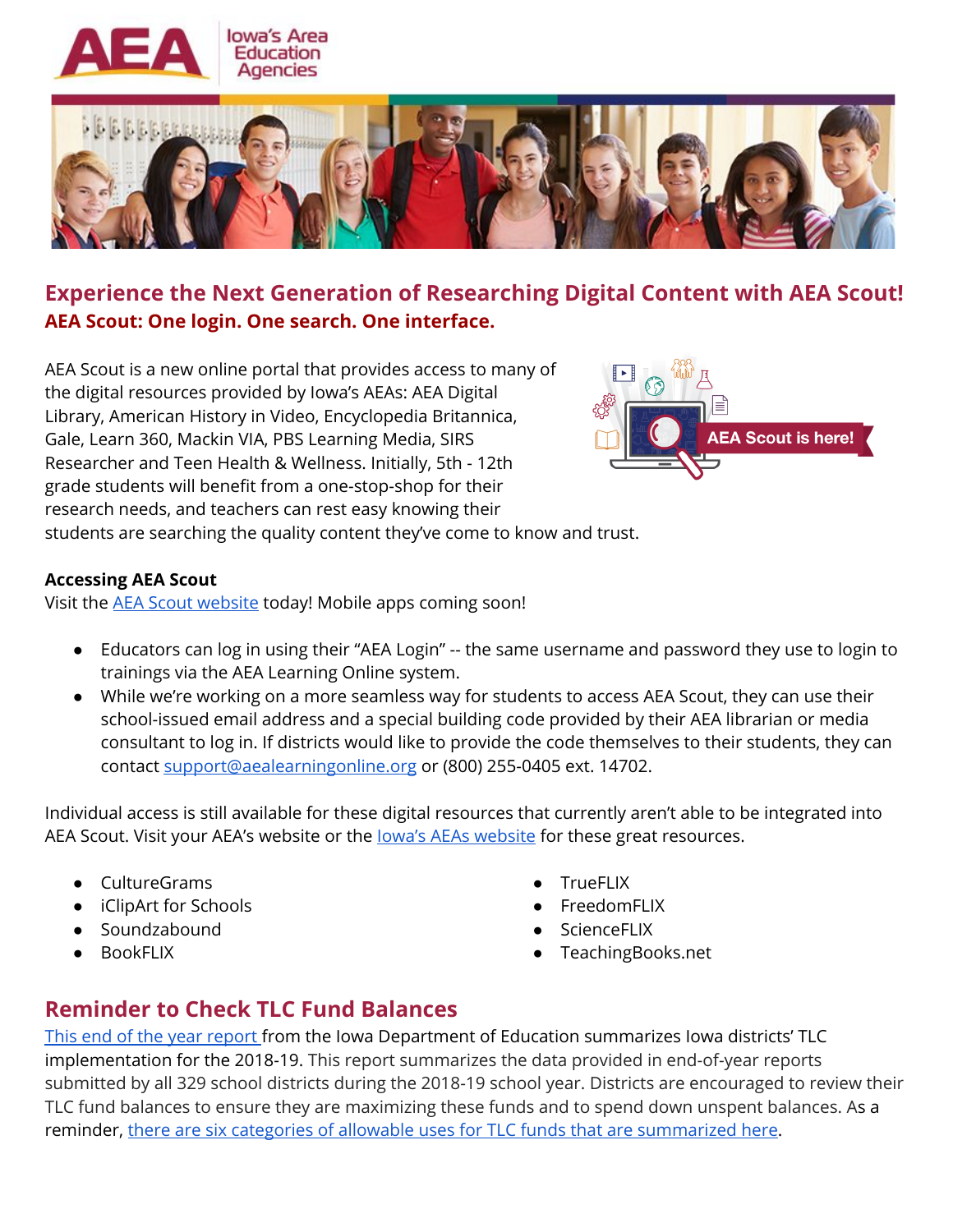



#### **Search and Compare Products with the New AEA Purchasing Marketplace**



The "AEA Purchasing [Marketplace](https://shop.equallevel.com/aeapurchasing/login)" is picking up speed! Our new purchasing platform makes it easier than ever to search and compare products across all our purchasing contacts! Ordering doesn't have to be difficult. No longer are you shopping contract to contract with multiple windows open on your screen. Everything you need to know is now accessible in one place!

With quick access to multiple vendors and flexible payment options (PO, credit card, P-card), AEA Purchasing Marketplace was built with busy folks in mind! Tutorials on how to shop are available [online](http://www.aeapurchasing.org/useful_info) and AEA Purchasing staff is just a phone call or email away. Contact [Laurie](mailto:laurie@aeapurchasing.org) Hoing for more information on how your buildings and districts can benefit.

In Zoom news, AEA Purchasing now has a way for school districts to save on Zoom licenses! Schools can now save 10 percent on Zoom's EDU 20 package, which includes 20 licenses and other features, for \$1,800 per year. For more information, contact Joni [Puffett.](mailto:joni@aeapurchasing.org)

# **Iowa Teacher Librarians Again Have Opportunity to Collaborate During Monthly Online Sessions**

Iowa's AEAs are again offering Iowa school teacher-librarians the opportunity to network, share ideas and "talk shop." The "Better Together: Collaborative Conversations" is a series in which an AEA teacher-librarian and a guest expert will facilitate a monthly online discussion about a predetermined topic with time built in for networking and Q & A. This year's sessions will focus on the Iowa School Library Program Standards.



And the best part? No cost, no long agenda and no drive time! Check out thi[s](https://www.smore.com/afqxv-teacher-librarians) [online](https://www.smore.com/afqxv-teacher-librarians) flyer for all the details.

## **Save the Date: AEA Legislative Advocacy Event is Feb. 10-11, 2020**

Iowa's AEAs will host its annual Legislative Advocacy Event on Feb. 10-11, 2020 at Prairie Meadows. Registration and additional details will be released in December.

## **Meeting the Requirements for Suicide Prevention Legislation**

The following document includes the new URL for additional trainings that are listed in the technical assistance guidance created by the Iowa Department of Education.